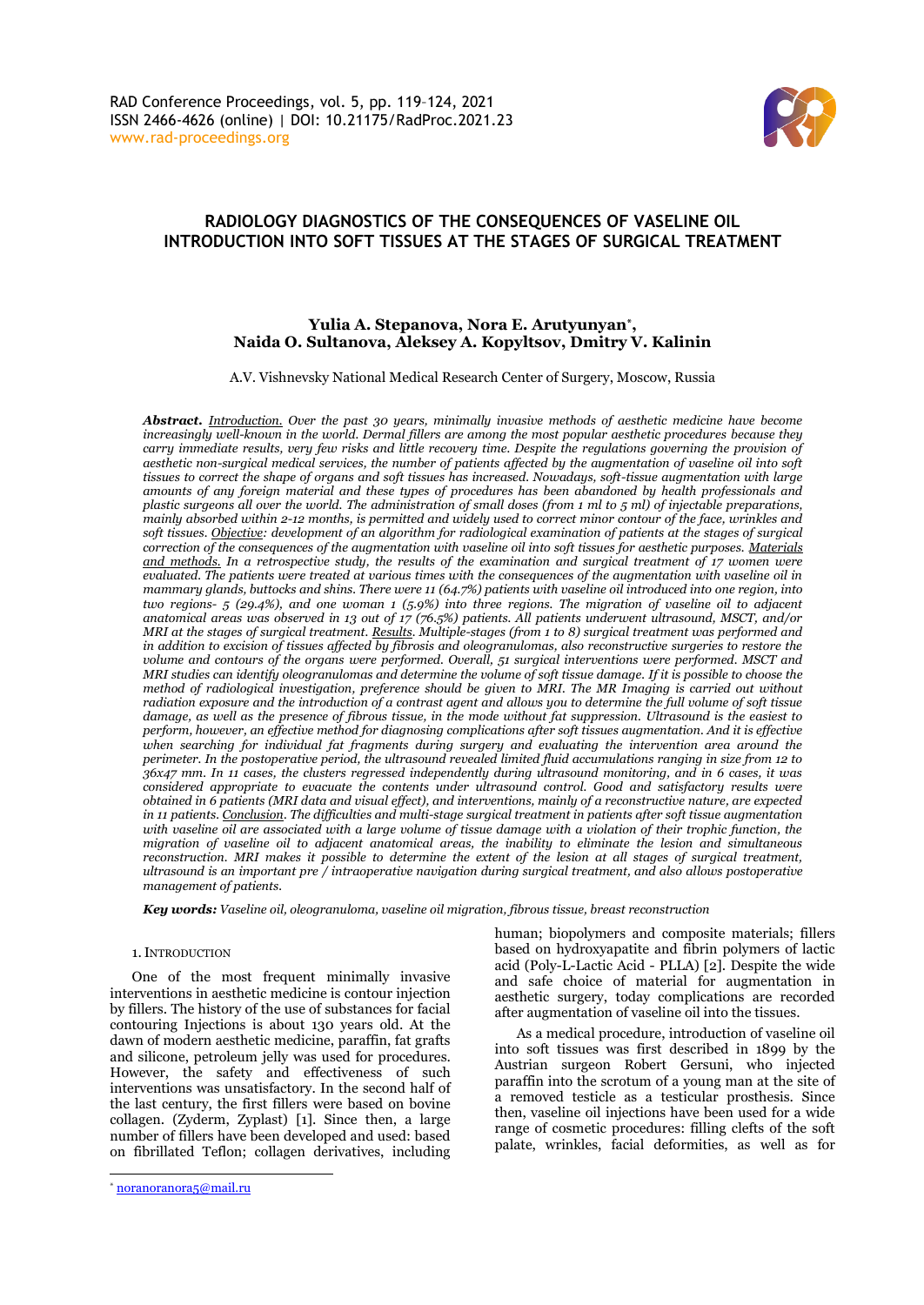muscle, breast and penile enlargement. However, seven years later, in 1906, M.L. Headingsfeld presented the first report on the adverse effects of oil injection [3]. Injections of vaseline oil and other similar substances in most cases causes complications, including deformation of organs and skin, the formation of olegranulomas and necrosis [4]. There is also no definitive consensus on a causal relationship between the administration of various fillers and carcinogenesis. It is believed that the first report on the occurrence of tumors after the introduction of mineral oil was made by French doctors in 1917. However, this message in the literature could only be found in the form of a mention in later sources [5]. Studies by Japanese scientists have shown that the period from breast augmentation for example, to the diagnosis of breast cancer ranged from 4 months to 50 years [6]. This can be explained both by chronic inflammation and by the cancer itself, taking into account the length of observation. Thus, although there are reports of cancer after augmentation of vaseline oil into soft tissues and causal relationships between foreign bodies and carcinogenesis have been studied, a final consensus on this issue has not yet been formed [7-11].

Despite the regulations governing the provision of aesthetic non-surgical medical services, the number of patients affected by the augmentation of vaseline oil into soft tissues to correct the shape of organs and soft tissues has increased. Nowadays, soft-tissue augmentation with large amounts of any foreign material and these types of procedures has been abandoned by health professionals and plastic surgeons all over the world. The administration of small doses (from 1 to 5 ml) of injectable preparations, mainly absorbed within 2-12 months, is permitted and widely used to correct minor contour of the face, wrinkles and soft tissues [3, 4, 12-14].

### 2. AIM

The aim is to develop the algorithm for radiological examination of patients at the stages of surgical correction of the consequences of the augmentation with vaseline oil into soft tissues for aesthetic purposes.

#### 3. MATERIALS AND METHODS

In a retrospective study, the results of the examination and surgical treatment of 17 women were evaluated. The patients were treated at various times with the consequences of the augmentation with vaseline oil in mammary glands, buttocks and shins. There were 11 (64.7%) patients with vaseline oil introduced into one region, into two regions: 5 (29.4%), and one woman 1 (5.9%) into three regions.

Only 4 out of 17 patients knew the volume of injected vaseline oil, which ranged from 200 to 2200 ml. The migration of vaseline oil to adjacent anatomical areas was observed in 13 out of 17 (76.5%) patients. All patients underwent ultrasound, MSCT, and/or MRI at the stages of surgical treatment

## 4. RESULTS

Clinical sings of complications after oil injections had begun from 1 month to 4 years. Patients had sought treatment from 6 months to 2 years after clinical presentation.

Oleogranuloma (geleoma) is the most common complication of vaseline injection. Oil migration in the contiguous tissues is presented in 13 of 17 (76.5%) patients. Localized oleogranuloma is presented in 4 (23.5%) patients.

The great majority of oleogranulemas had specific ultrasound features such as thick hyperechogenic<br>capsule. irregular shaped. heterogeneous capsule, irregular shaped, heterogeneous hypoechogenic structure (so-called cystic type, Fig. 1 a,c). Cystic-solid (mixed type) or solid structure was less common, solid-type granulomas rarely contained calcified focuses (sclerous type, Fig. 1 b,c). Boundaries of damaged tissues are irregular, poorly defined. True borders detection of oil spreading was challenging in some cases, because there were impossible to distinguish between the sclerous type geleoma and fibrotic changed tissues provoked by low blood supply.





Figure 1. Ultrasound images of various options for the defeat of subcutaneous fat: a - anechogenic geleomas; b - infiltrative ("drain") tissue damage; c - combination of tissue and geloma infiltration (indicated by arrows)

Oleogranulomas were almost heterogeneous and isodensive to surrounded soft tissues on CT scan native phase, also contained multiply fat foci (Fig. 2). There were no abnormal contrast enhancements of these foci.

On MRI, oleogranulomas were defined as zones of non-uniform iso-intensive along with soft tissues on both T1- and T2 WI, with moderate non-uniform enhancement after the administration of a contrast agent. Within these zones, multiple well-defined foci were identified, which had a high MR signal on T1 WI and intermediate on T2 WI (Fig. 3), which became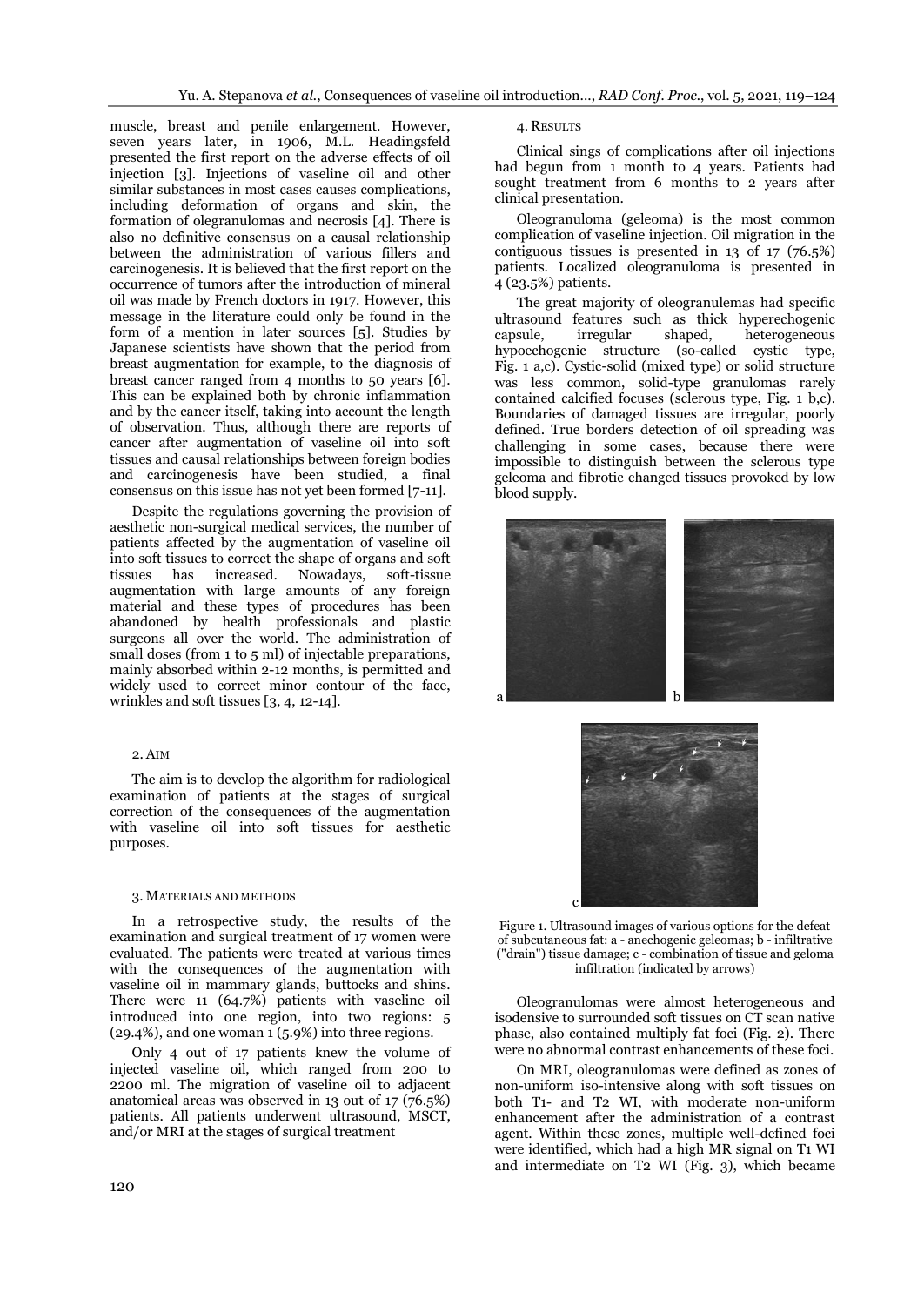hypointense after the application of fat suppression, which was histologically consistent with the fat component. During MRI, the volume and boundaries of the lesion were clearly defined, which was undoubtedly important, given the tendency of vaseline oil to migrate in soft tissues. The most effective assessment of the volume and prevalence of oil was possible with 3D reconstruction of the MR image. Also, MRI made it possible to locally identify areas of inflammation and infection.



Figure 2. MSCT images, native phase: a - total lesion of breast tissue by fibrosis, visible oleogranulomas of various sizes; b - in the altered tissues of the medial surface of both legs, areas of liquid density (heleomas) surrounded by fibrous tissue are determined

There was found out gradual growing of oleogranulomas during the follow-up period, which became more solid, flew together into a single conglomerate; the color of the skin over the injected area was changed later, which became yellow, light brown, or dark brown color, sometimes with purple blotches (Fig. 4). After 2 month after the skin color changes in 2 (11.7%) of 17 patients vaseline plates were developed with forming trophic ulcers afterwards.

Pain in granulomas was rather common. There were also spreading of vaseline oil and trophic ulcers formation both in the injection zone and in the zone of oil spreading. Oil spreading in tissues was not only in the distal direction due to static action, but also in the proximal direction, laterally and medially, as well as in any direction by the lymphatic system. In 2 patients after the oil injection into the gluteal muscles, there was oil spreading to lumbosacral region, in 1 patient right up to ThXII vertebra.

During the primary medical aid in patients with multifocal soft tissue damage, the main task is to determine the primary "hot" focus. In some cases, patients suffer from their state of mind more - the main complaints are changes in one area, for example,

in the mammary glands, while the leading surgical complications are in gluteus muscles or legs. Therefore, despite the patient's main complaints, it is better to start surgical treatment of the most "showy" damaged area, which is determined by the data of radiological diagnostics at each stage of treatment (if there is more than one).





Figure 3. MR images of soft tissues: a - the anterior surface of the chest and abdominal walls, T1 WI.; b - gluteal region with extension to the superficial parts of the gluteus maximus muscles, T2 WI; c - in the inner and surface of the thighs, external genital organs, in T1 WI



Figure 4. Clinical manifestations of introduction of vaseline oil: a - the mammary glands of the patient are represented by single conglomerates of oleogranuli on both sides with changes in the skin; b- the buttocks of the patient represented by introduced of vaseline oil with the changes in the skin

In the study, the patients were operated on in 1-8 stages (Fig. 5). At the same time, treatment was considered completed only in 6 (35.3%) of 17 patients (MRI data and visual effect), who were operated on in 1-7 surgical stages (on average – 3 surgical stages). 8 patients were treated and operated on by us in one surgical stage (of them, only 1 patient completed the treatment - a bilateral subcutaneous mastectomy was performed, she refused to reconstruct the mammary glands). 9 patients were treated in 3-4 surgical stages and 5 patients in 5-8 surgical stages.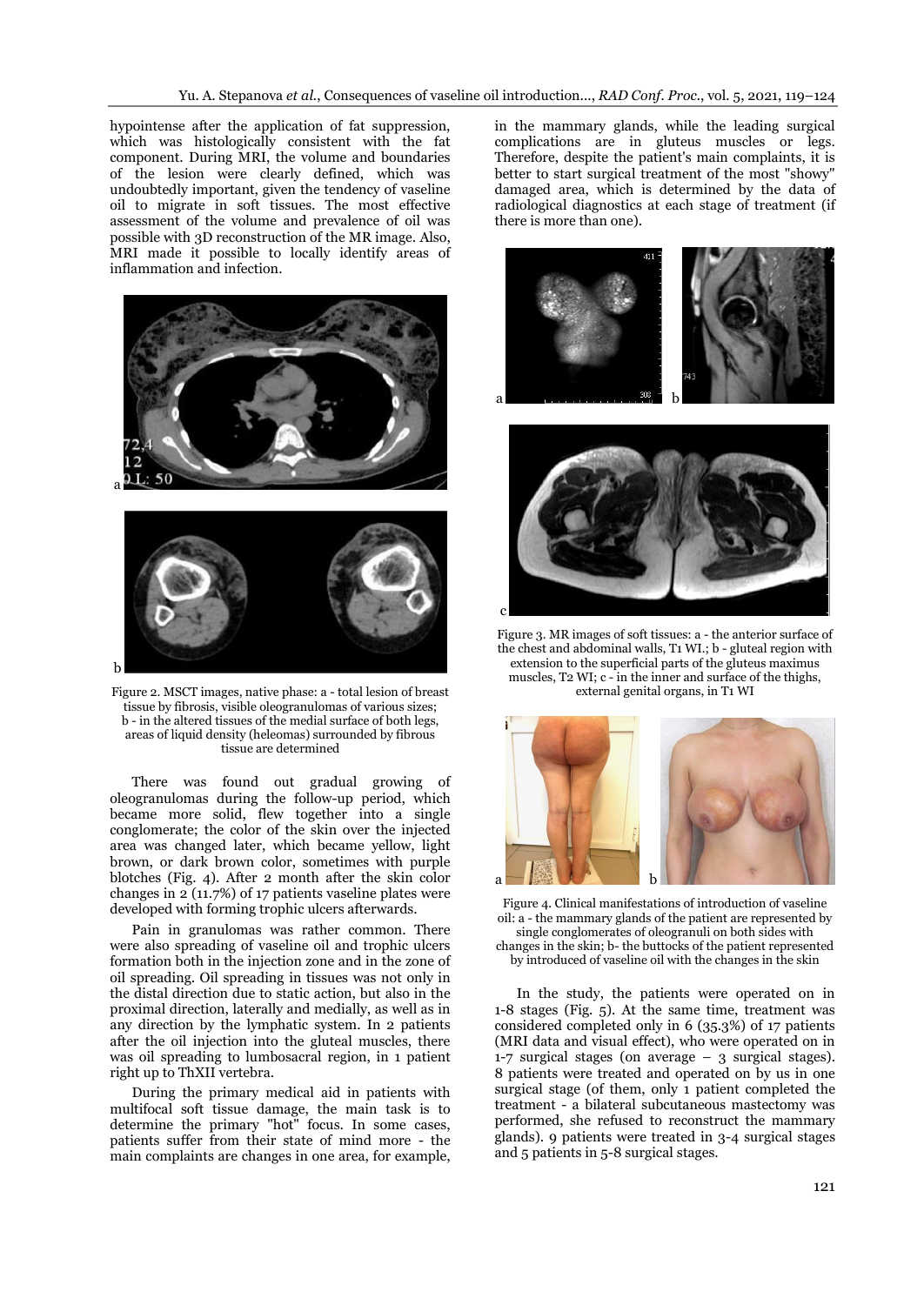

Figure 5. Remote conglomerates of fibrous tissue: a - general view, b - in section, different diameters cavities containing vaseline oil





Figure 6. Microscopic examination of soft tissues, Hematoxylin and eosin, increase 200: a - massive "fields" of fibrosis with the presence in the thickness of xanthoma cells and individual drops of vaseline oil ( ), surrounded by giant multinuclear cells of the "foreign body" type, single lymphocytes, xanthoma cells; b - along the periphery of intact ducts of the mammary gland (arrow) with pronounced atrophy, focal inflammatory infiltration from lymphocytes, macrophages, plasma cells; on the periphery of their drops of vaseline oil , surrounded by giant multinucleated cells of the type of "foreign bodies", lymphocytes, xanthoma cells; c - severe fibrosclerosis and hyalinosis of the stroma of the mammary gland after the introduction of vaseline oil

During the histological examination of the operating material in all the above clinical observations, a local inflammatory reaction of varying severity occurs in the form of focal and diffuse infiltration of soft tissues by segmented leukocytes, lymphocytes, macrophages, histiocytes. The presence

of foci of fibrosis of varying severity with the presence of many cavities without epithelial lining, filled with vaseline oil, was also noted: from small to wide fields of merging different-sized ones. On the periphery of most of the cavities, xanthoma cells and giant multinucleated cells of the "foreign body" type are installed (Fig. 6). Some patients had focal and diffuse infiltrates with a large number of eosinophilic leukocytes.

It should be noted that ultrasound is an important pre/intraoperative navigation during surgical treatment, and also allows postoperative management of patients.

According to the preoperative ultrasound, the compaction of soft tissues was determined 3-5 cm wider than the "Vaseline track". In fact, intraoperatively, there was a slightly different picture. Severe fibrosis along the width of the "track", moderate fibrosis 3-6 cm around ("visible" by ultrasound) and gentle (visible only "by eye"), incipient fibrosis of the subcutaneous tissue by 3.0-5.0 cm or more around. This tactic makes it possible to avoid residual oleoganulomas.

The treatment was not completed in 11 (64.7%) patients who are planning reconstructive stages of surgical treatment.

Expanding the possibilities of fibrous lesions and performing tissue resection is sometimes forced by the level of fibrosis, healing of a postoperative wound is much longer. In the postoperative period, ultrasound examination revealed limited fluid accumulations ranging in size from 12 mm in diameter to 36 x 47 mm, which usually regressed with dynamic monitoring. The evacuation of the contents under ultrasound control was considered expedient only in 6 cases.

#### 5. DISCUSSION

Vaseline injections occurs significant failure of microvascular blood supply and lymphatic drainage, which provokes cells and tissues inflammatory response pathway. The outcome of pathological changes is the development of foci of hyalinosis - the deposition of translucent dense masses of hyaline, reminded cartilage tissue. All pathological reactions are cyclically repeated, failure of microvascular blood supply and lymphatic drainage affect not only the injected area, but also the surrounding tissues. Thus, the mechanism of an autonomous self-sustaining granulomatous process is triggered. Oleogranuloma is a local destruction of adipose tissue, which is based on an inflammatory process that occurs because of trauma, surgery approach, and persistence of the foreign body in tissues [15]. The injected gel is found as dense cicatricial-gel conglomerates with relatively clear boundaries; loose, encapsulated, relatively large masses; diffuse tissue impregnation [16, 17]. There were different combinations of these forms in the most cases.

Pathological changes that occur after the injection of oily substances are characterized by the presence of acute purulent inflammation, followed by a typical granulomatous reaction. In the future, the described lesion is replaced by fibrous inflammatory tissue. In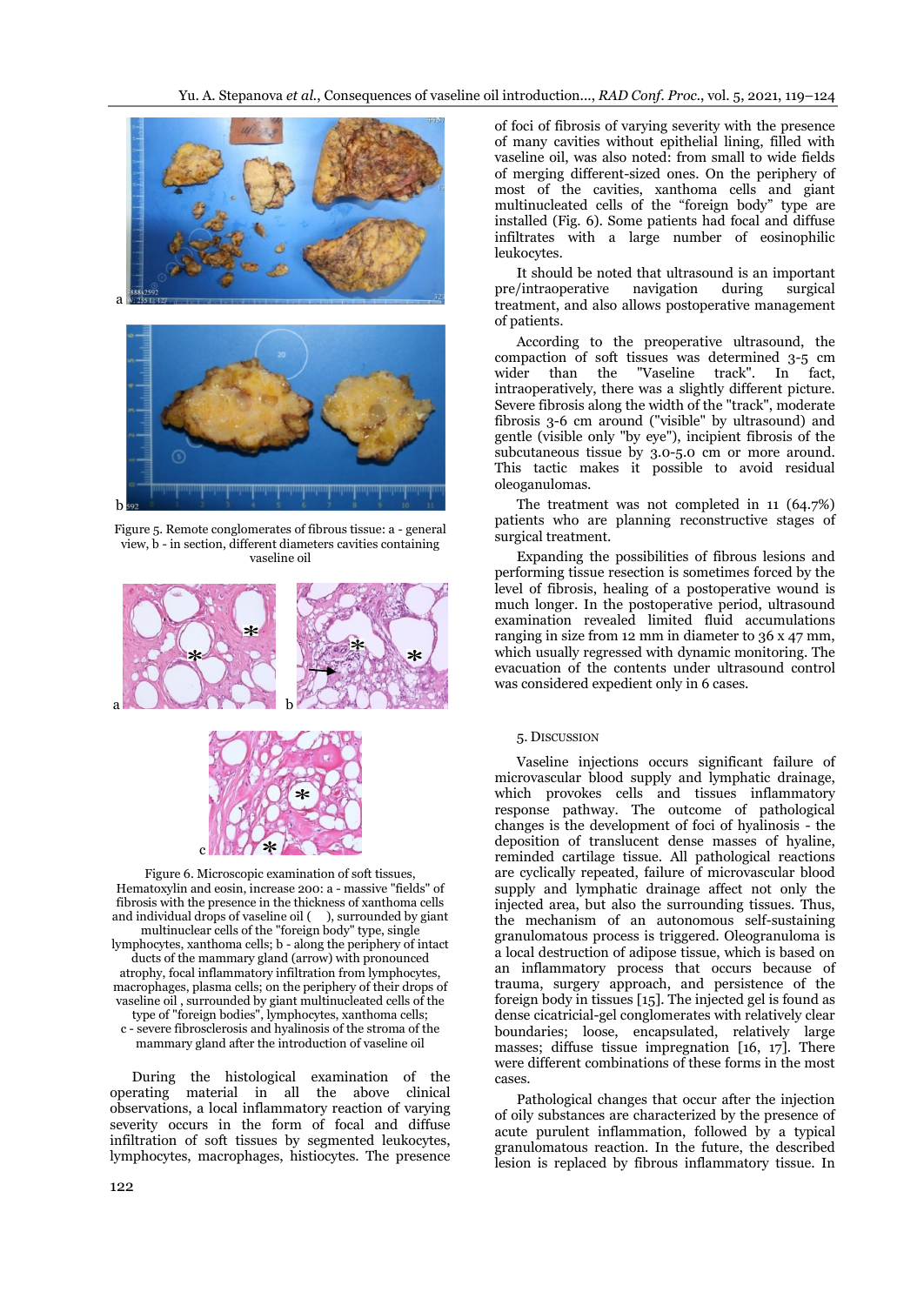most cases, the lesion is accompanied by regional lymphadenitis. The removed oleogranulomas contain many inflammatory cells, including giant cells, neutrophils, lymphocytes, and macrophages [18].

The consequences of the soft tissues augmentation by vaseline oil are fraught with the development of formidable complications due to the presence of a large mass of foreign material, a large area of damage, and probable infection, which can lead to the loss of an organ, limb, or even to a life-threatening condition, generalization of infection.

Surgical treatment in this category of patients is multi-staging and long-term. The mail goal for surgeons is to remove the damaged tissue, heal the wound and discharge the patient from the hospital. The reason of multi-staging surgical treatment is not only because of wide spreading of lesions in the injected area, but also because of presence of vaseline oil in another anatomical zone and its migration to surrounding anatomical areas.

Moreover, because of the wide excision of largevolume solid fibrous tissue conglomerates containing oleogranulomas, one-stage reconstruction - filling the lack of volume - is not always possible. Therefore, during the treatment of this complex category of patients, it is necessary not only to of remove the affected tissues, but to think over the options and methods for the subsequent reconstruction of the contours and volume of the operated area.

Ultrasound is the most effective diagnostic method for injection correction of soft tissues with vaseline oil. Ultrasound is effective in searching for individual fat fragments during surgery and assessing the intervention area around the perimeter Also, ultrasound allows to effectively monitor the condition of patients in the postoperative period and timely carry out minimally invasive correction under ultrasound control.

MSCT and MRI studies make it possible to clearly identify oleogranulomas and determine the extent of soft tissue lesions. If there is a choice of examination method, preference should be given to MRI. The examination is carried out without radiation exposure and the introduction of a contrast agent, and allows, in a mode with fat suppression, to determine the total volume of soft tissue lesions, and also determines the presence of fibrous tissue.

In general, our approach coincides with the literature data [19-23]. However, we would like to focus on the wider use of ultrasound at all stages of treatment, which makes it possible to provide effective assistance to patients with a decrease in financial costs in the postoperative period as a result of more rational patient management and a reduction in bed-days.

#### 6. CONCLUSION

The most effective methods for diagnosing complications after oil vaseline injections into soft tissues are ultrasound and MR-mammography, which provide all diagnostic information without radiation exposure, sufficient for assessment of the situation and determine the treatment tactics at its stages.

**REFERENCES** 

- 1. A.W. Klein, M.L. Elson, "The History of Substances for Soft Tissue Augmentation", *Dermatologic Surgery*, vol. 26, no. 12, pp. 1096-1105, 2000. <https://doi.org/10.1046/j.1524-4725.2000.00512.x>
- 2. R. Gersuny, "Ueber eine subcutane prothese", *Zeitschr Heilkunde Wien u Leipzig*, vol. 21, sei. 199–201, 1900. (R. Gersuny, "Concerning a subcutaneous prosthesis", *Heilkunde Vienna and Leipzig Journal*, vol. 21,
- pp. 199–201, 1900)<br>3. M. L. Hedingsfeld, 3. M. L. Hedingsfeld, "Histopathology of paraffin prosthesis", *J. Cutan. Dis*., vol. 24, pp. 513-521, 1906.
- 4. W. Peters, V. Fornasier, "Complications from injectable materials used for breast augmentation", *Can. J. Plast. Surg.*, vol. 17, no. 3, pp. 89-96, 2009. <https://doi.org/10.1177/229255030901700305>
- 5. J. Steffens et al., "Paraffinoma of the external genitalia after autoinjection of Vaseline", *Eur. Urol.,* vol. 38, no. 6, pp. 778-781, 2000. <https://doi.org/10.1159/000020379>
- 6. Y. Tanaka, I. Morishima, K. Kikuchi, "Invasive micropapillary carcinomas arising 42 years after augmentation mammoplasty: A case report and literature review", *World J. Surg. Oncol*., vol. 14, no. 6, article no. 33, 2008.
- <https://doi.org/10.1186/1477-7819-6-33> 7. H. Bryant, P. Brasher, "Breast implant and breast cancer – reanalysis of a linkage study", *N. Engl. J. Med.*, vol. 332, pp. 1535–1539, 1995.
	- <https://doi.org/10.1056/NEJM199506083322302>
- 8. L.A. Brinton, S.L. Brown, "Breast implants and cancer", *J. Natl. Can. Inst*., vol. 89, no. 18, pp. 1341–1349, 1997. <https://doi.org/10.1093/jnci/89.18.1341>
- 9. K.A. Skinner et al., "Breast cancer after augmentation mammoplasty", *Ann. Surg, Oncol.,* vol. 8, pp. 138–144, 2001.
	- <https://doi.org/10.1007/s10434-001-0138-x>
- 10. S.A. Mclntosh, K. Horgan, "Breast cancer following augmentation mammoplasty – a review of its impact on prognosis and management", *J. Plast. Reconstr. Aesthet. Surg.*, vol. 60, no. 10, pp. 1127–1135, 2007. <https://doi.org/10.1016/j.bjps.2007.03.017>
- 11. D.M. Deapen, E.M. Hirsch, G.S. Brody, "Cancer risk among Los Angeles women with cosmetic breast implants", *Plast. Reconstr. Surg*., vol. 119, no. 7, pp. 1987–1992, 2007.

<https://doi.org/10.1097/01.prs.0000260582.23971.02>

- 12. H.F. Smetana, W. Bernhard, "Sclerosing lipogranuloma", *Arch. Path*., vol. 50, pp. 296–325, 1950.
- 13. V.D. Newcomer, J.H. Graham, R.R. Schafert, L. Kaplan, "Sclerosing lipogranuloma resulting from exogenous lipids", *AMA Arch. Derm*., vol. 73, no. 4, pp. 361–372, 1956.

[https://doi.org/10.1001/archderm.1956.015500400550](https://doi.org/10.1001/archderm.1956.01550040055008) [08](https://doi.org/10.1001/archderm.1956.01550040055008)

- 14. G. Foxton, C. Vinciullo, C.P. Tait, R. Sinniah, "Sclerosing lipogranuloma of the penis", *Australasian J. Dermatol.*, vol. 52, no. 3, pp. e12–e14, 2011. <https://doi.org/10.1111/j.1440-0960.2010.00665.x>
- 15. Е.П. Фисенко, "Инструментальная диагностика осложнений контурной пластики тела гелевыми имплантатами", докторская диссертация, Российской Академии медицинских наук, Российский научный центр хирургии им. академика Б.В. Петровского, Москва, Россия, 2009. "Instrumental diagnostics of complications of body contouring with gel implants", Ph.D. dissertation, Russian Academy of Medical Sciences, Russian Scientific Center of Surgery named after A.I. Academician B.V. Petrovsky, Moscow, Russia, 2009.)
- 16. R.E. Barlow, W.E. Torres, P.J. Sones Jr., A. Someren, "Sonographic demonstration of migrating silicone", *Am.*